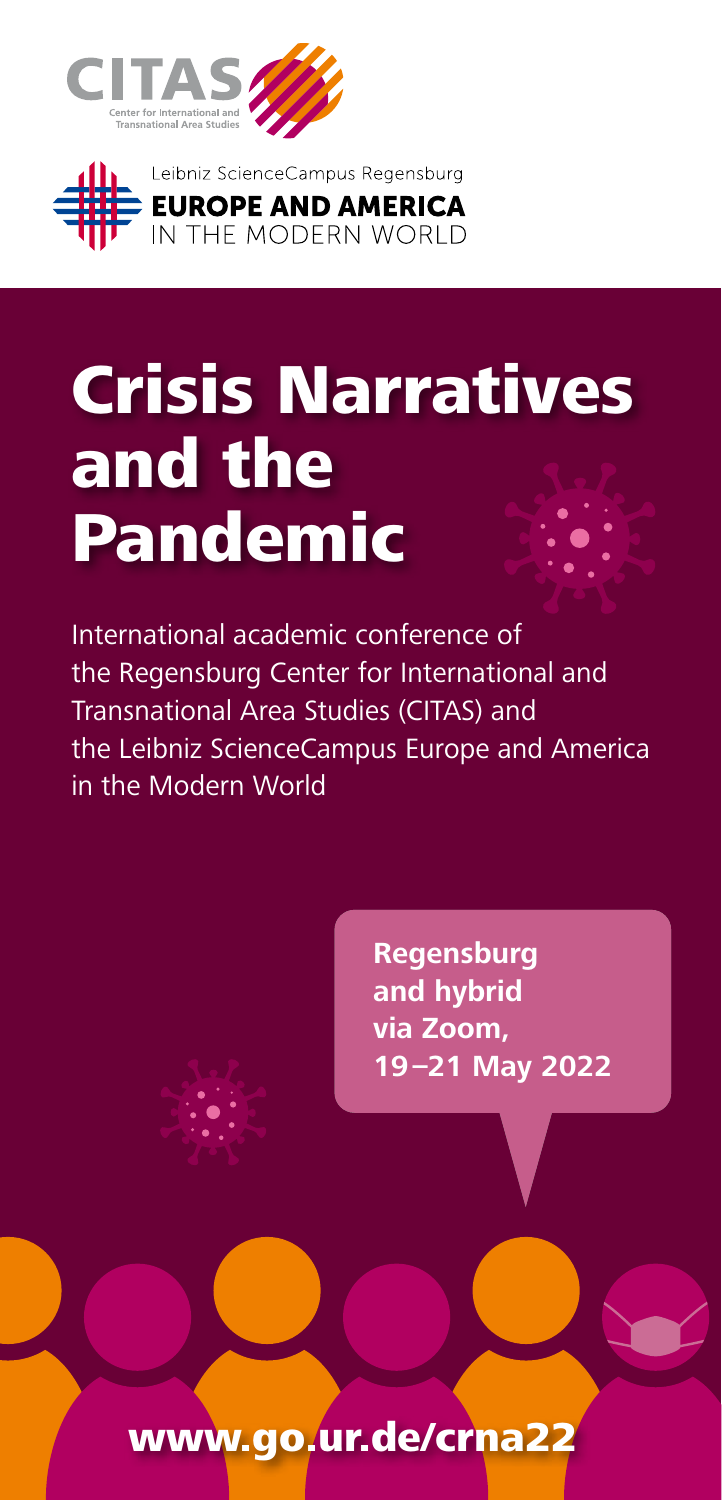# **Crisis Narratives and the Pandemic**

A variety of crisis narratives have emerged relating to the symbolic representation and management of the COVID-19 pandemic: functional and scientific narratives, heroic epics about dedicated medical staff, victim narratives, populist conspiracy narratives or even apocalyptic visions of divine punishment, and many more. Each type of narrative attributes responsibility to different groups and actors while suggesting a variety of remedies.

The conference examines these different narratives and their intersections from an area studies perspective. It considers connections between narrative and spatialization, exploring how such conjunctions configure, divide, delineate, or expand crisis spaces. Recognizing the complexity of the interconnected world, the discussions here set pandemic narratives in the context of ongoing and parallel crises. Indeed, the postmodern age has been marked by a sense that narratives struggle to make sense of the world. The global and indeed planetary scale of economic, ecological and now military and pandemic crises manages to disrupt even 'grand narratives'. Hence, there are not only narratives of crisis but narrative itself seems to be experiencing crisis. While the COVID-19 pandemic has further fragmented narratives, deepening spatial, social and cultural divides, we might also be witnessing the emergence of new senses of shared meaning as the current conjunction of crises engenders significant regional, global and planetary reconfigurations.

Drawing on a multi-scalar perspective, the discussions here treat the worldwide pandemic as a starting point for recognizing both the global reach as well as the temporally and space-bound particularities and family resemblances of crisis narratives. We look to understand how the various pandemic narratives affect the formation (or dissolution) of global, national and community remedial actions, solidarities and divisions. How do narratives cross or draw boundaries, for example, between nations or large- and small-scale regions or social groups? How do the spaces of the pandemic crisis relate to other crisis spaces and their determinants, such as poverty, socio-economic standing, development, and (medical) infrastructure? The keynote lecture will also trace the significance of social and historical legacies, such as post-socialist transformation, for attempts to remedy the pandemic's impact.

Ultimately, the conference asks: could the pandemic crisis engender not only further global and regional frictions, but also reveal a productive moment for a revival of global collaborations across multiple scales and actors?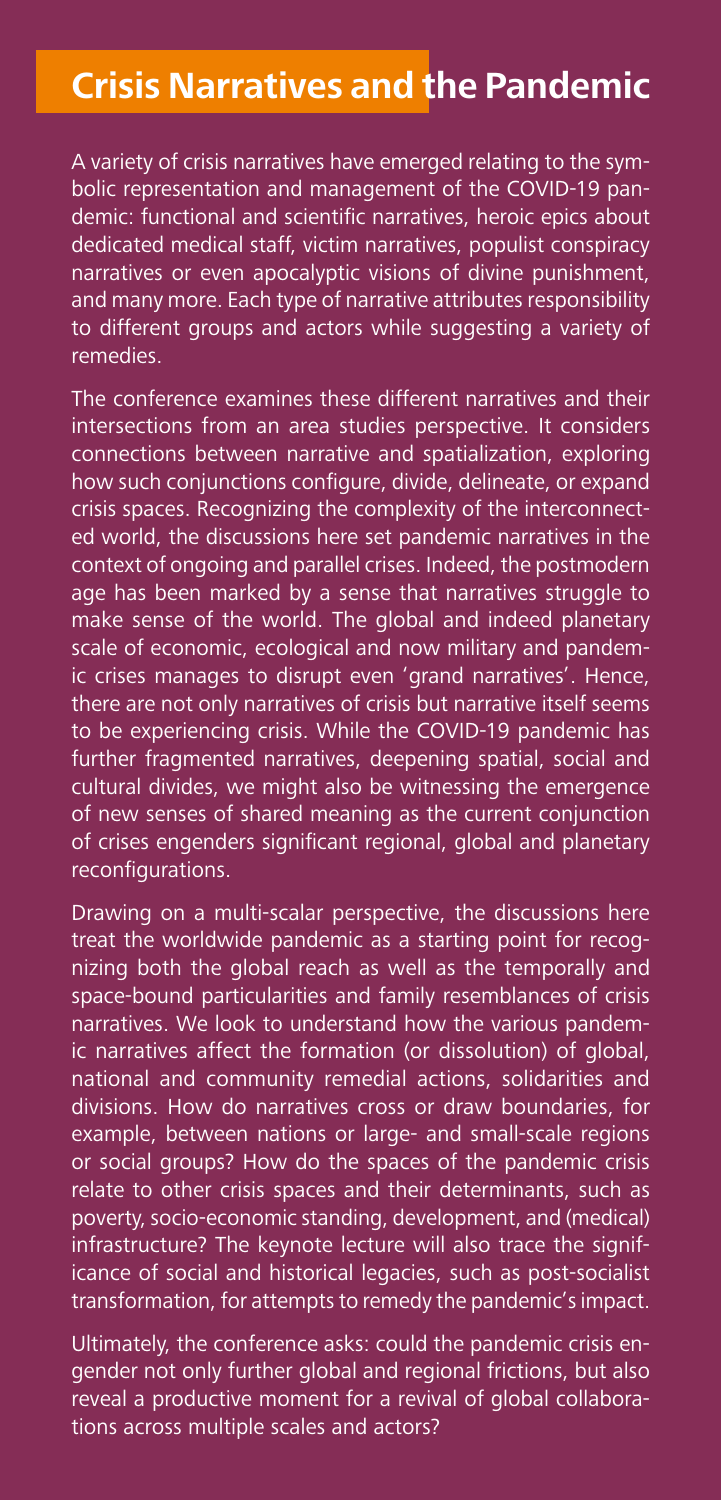#### **Lecture Theatre H44, University of Regensburg**

#### $($ ) 1200–1215

**Udo Hebel** (President of the University of Regensburg): Welcome Address

#### $($ 9 1215–1245

**Jochen Mecke** (Speaker of the Board of the Centre for International and Transnational Area Studies, Member of the Board of Leibniz ScienceCampus, University of Regensburg) – Introduction: Crisis – Narratives – Pandemics – Area Studies

#### $\odot$  1245–1415

### **Panel A: Expert Discourses and Counter-Narratives**

- 1. **Anelia Kassabova** (Institute of Ethnology and Folklore Studies with Ethnographic Museum – Bulgarian Academy of Sciences) – "The Kingdom of the Anti-Vaxxers", "Fortress of the Anti-NATO": Debates on Covid-19 Vaccination and the Putin Regime's War Against Ukraine in Bulgaria
- 2. **Önder Küçükural** & **Merve Aktar** (Ibn Haldun University, Istanbul) – Dynamics of Vaccine Skepticism Among Turkish Youth
- 3. **Rahmi Oruç** (Ibn Haldun University, Istanbul) Swinging Between Two Pending Narratives: The Reception of Covid-19 Narratives Among Freshmen Students in Turkey

Chair: **Robert Austin** (University of Toronto)

# **Coffee break**

 $($ ) 1430–1600

# **Panel B: Reframing State-Citizen Relations**

1. **Christopher Ankersen** (New York University) – This Means War! The Ramifications of Framing the Response to Covid19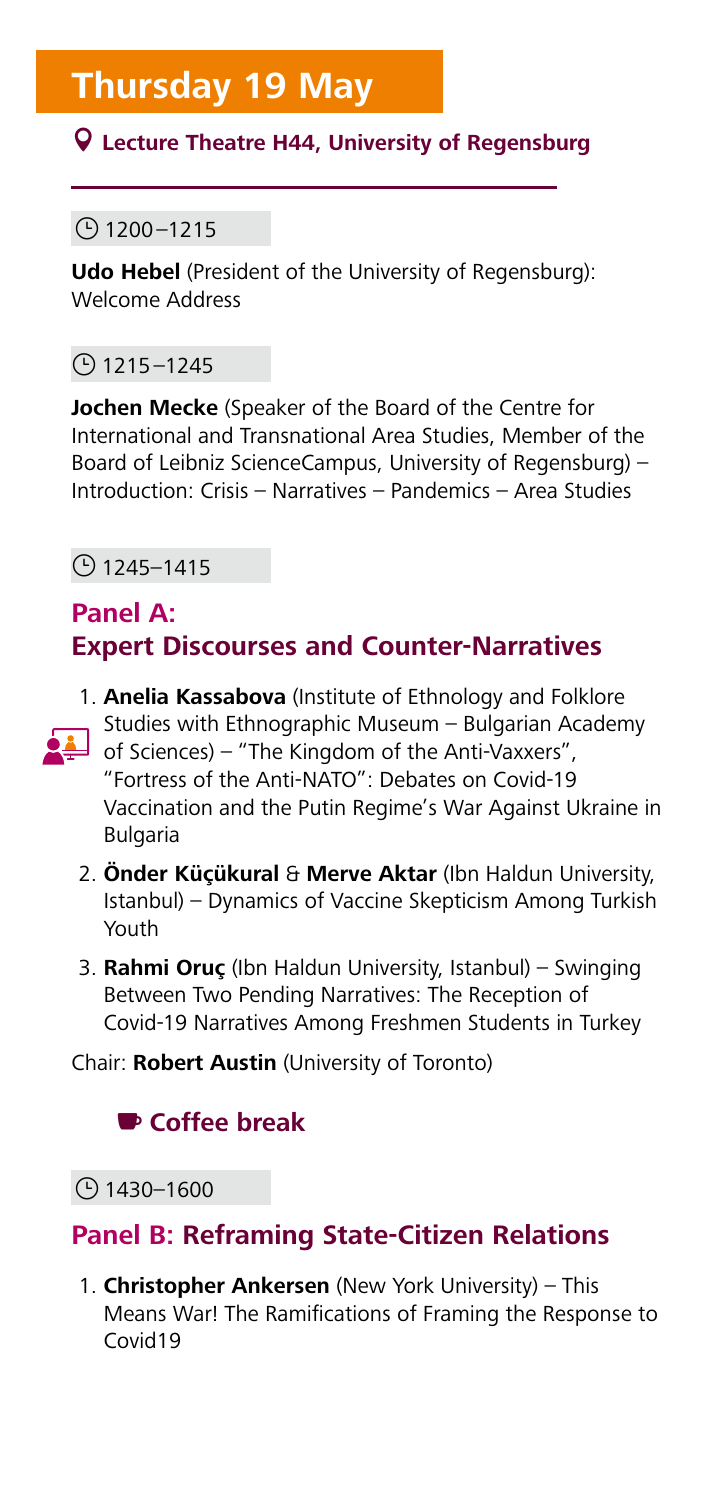- 2. **Owen Kohl** (Indiana University, Bloomington / University of Chicago) – News of "Shitlibs" and Other Dramatis Personae in American Crisis Storytelling
- 3. **Iymon Abdul Majid** (University of Kashmir) –



Chair: **Gerlinde Groitl** (University of Regensburg)

# **Coffee break**

 $\circ$  1615–1745

**Keynote lecture** via **Zoom** (ID: 659 9675 8151) – webinar with public viewing in H44

**Kristen Ghodsee** and **Mitchell Orenstein** (University of Pennsylvania) – Taking Stock of Shock: Social Consequences of the 1989 Revolutions.

# **Coffee break**

} 1800–1930

# **Panel C: Dis/located Narrative Spaces**

- 1. **Alexander Pittman** (Ohio State University) The Power of Same Race Mentoring: Creating Space at a **Predominantly White Institution (PWI) for Students of** Color to Speak Their Truth During the Dual-Pandemics of Covid-19 and Racism
	- 2. **Yamini Agarwal** (Max Weber Forum for South Asian Studies, New Delhi) – Gender and Education: Impact of the Covid-19 Pandemic in an Unauthorized Colony in New Delhi
	- 3. **Avishek Ray** (IFK International Research Center for Cultural Studies, Linz / National Institute of Technology, Silchar) – Walking as a Metaphor: COVID Pandemic and the Politics of Mobility

Chair: **Jean-Marc Moura** (Paris Nanterre / Leibniz Science-Campus Visiting Professor)

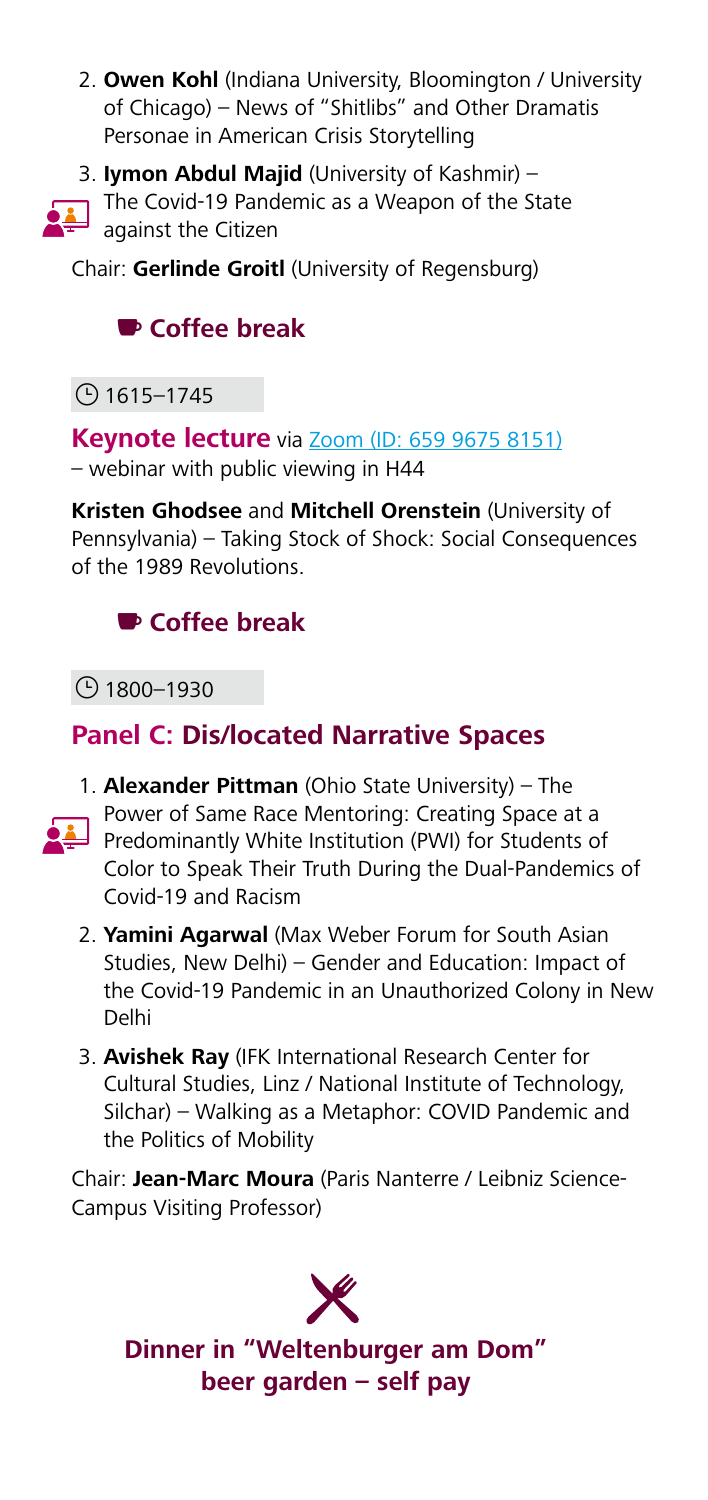# **Friday 20 May**

#### **Lecture Theatre H2, University of Regensburg**

#### $\bigcirc$  0900–1045

# **Panel D: Everyday Crisis Narratives**



1. **Jelena Markovic** (Institute of Ethnology and Folklore Studies, Zagreb) – Homo Narrans and the "Indescribability" of the Post-Covid Syndrome: Fear, Pain and Convalescents in Croatia



2. **Milos Jovanovic** (University in Niš) – Narratives on Holy Communion in Serbia During the Pandemic

- 3. **Galina Gostrer** (Munich University of Applied Sciences) "I'm in a really bad mood today.": Covid Talk at Work as a Relational Super-Strategy
- 4. **Katrin Herms** (CNRS /Centre Marc Bloch) An empirical Case Study on Crisis Narratives within Social Media during 2020

Chair: **Ger Duijzings** (University of Regensburg)

# **Coffee break**

#### $($ 9 1115–1300

#### **Panel E: Transregional Narrative Spaces**

- 1. **Nina Pilz** (University of Greifswald) Regions as Pandemic Actors: Narratives on the Baltic Sea Region in Times of the Pandemic
- 2. **Martina Drescher** (University of Bayreuth) A discourse analytical perspective on Covid-19 narratives from Cameroon
- 3. **Lorella Viola** (University of Luxembourg) "Italy, for example, is just incredibly stupid now" – European crisis narrations in relation to Italy's response to COVID-19
- 4. **Jana Sverdljuk** (University of Agder) & **Bastiaan Bruinsma** (Chalmers University of Technology, Gothenburg) – COVID-19 vaccine narratives on Twitter: Discrepancies between the Global North and the Global South?

Chair: **Paul Vickers** (University of Regensburg / Leibniz ScienceCampus)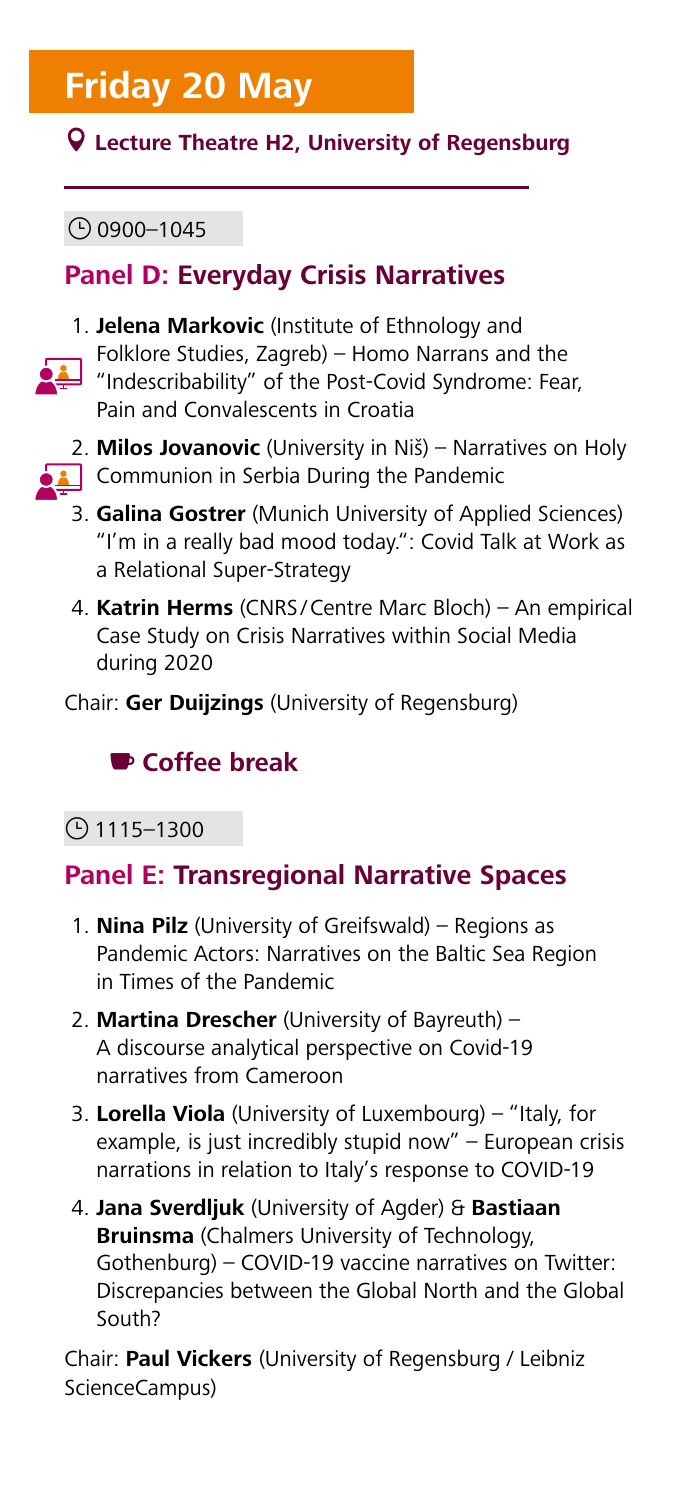

**Lunch in the University Mensa (canteen)** – provided by the organizers for panelists and chairs

#### $\bigcirc$  1445–1615

# **Panel F: Refiguring Europe**

- 1. **Gábor Egry** (Institute of Political History, Budapest) Swimming against the current of history? The relative failure of anti-Western official Hungarian Covid-19 narratives
- 2. **Matthias Morys** (University of York, UK) Can a new Covid-narrative make the euro more sustainable?
- 3. **Lukas Novotny** (UJEP, Usti nad Labem) Difficulties for tight-knit border communities during the COVID-19 pandemic: The case of cross-border commuters

Chair: **Ulf Brunnbauer** (IOS Regensburg / University of Regensburg)

# **Coffee break**

#### $\bigcirc$  1645–1830

# **Panel G: Cultural Crisis Narratives**

- 1. **Anne Brüske** (University of Regensburg) Spatializing the Pandemic: Graphic Narratives of Crisis in Latin America
- 2. **Oleksandr Zabirko** (University of Regensburg) Post-Soviet "Zombification": Between Literary Trope and Media Cliché
- 3. **Jochen Mecke** (University of Regensburg) Re-Making and Re-Spatializing Narratives of Crisis, Catastrophe and Everyday Life

#### Chair: **Tamara Heger** (University of Regensburg)

# **Reception and buffet**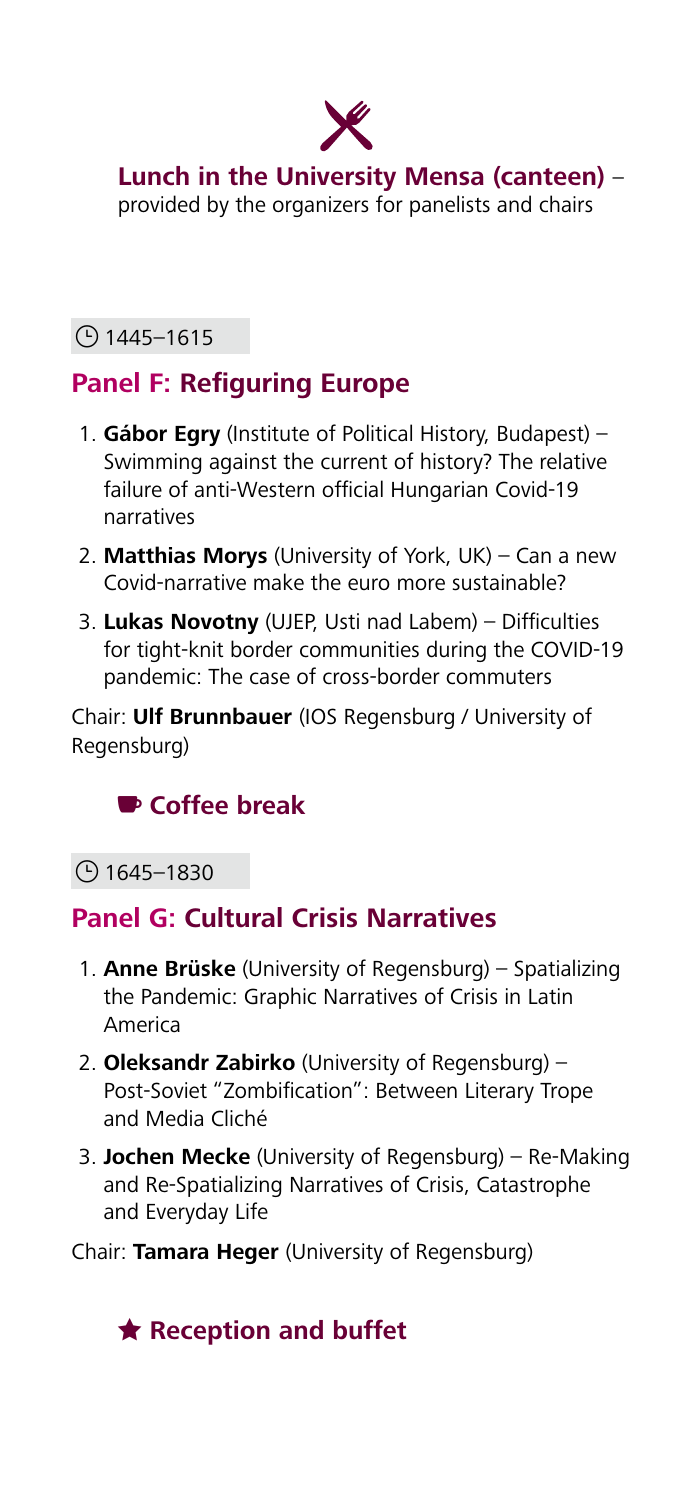# **Saturday 21 May**

#### **Lecture Theatre H2, University of Regensburg**

#### $\bigcirc$  0915–1045

# **Panel H: Pandemics, Biopolitics and Posthumanism**

1. **Raul Cârstocea** (Maynooth University) – Othering a Pandemic: The Scapegoating of Jews and Roma during Epidemics



- 2. **Romana Radlwimmer** (Tübingen University) Biopolitics and the Narrative of Colonial Illness
- 3. **Minerva Peinador-Perez** (University of Regensburg) A Feral Matter: Attempting to figure out the paradigm of Anthropocene through its strange creatures

Chair: **Anna Steigemann** (TU Berlin)

# **Coffee break**

#### $O$  1115–1300

# **Panel I: Apocalypse, Atrocity or Utopia? Prospects beyond the Pandemic**

- 1. **Richard Newell** (Sarajevo) COVID-19 and the Global Threats of Genocide and Mass Atrocity
- 2. **Thomas Lynch** (University of Chichester) Crisis and Apocalypse: Narrating the Pandemic
- 3. **Danielle Heberle Viegas** (LMU, Munich) COVID-19, utopia and socio-spatial dynamics in Brazil

Chair: **Jochen Mecke** (University of Regensburg)